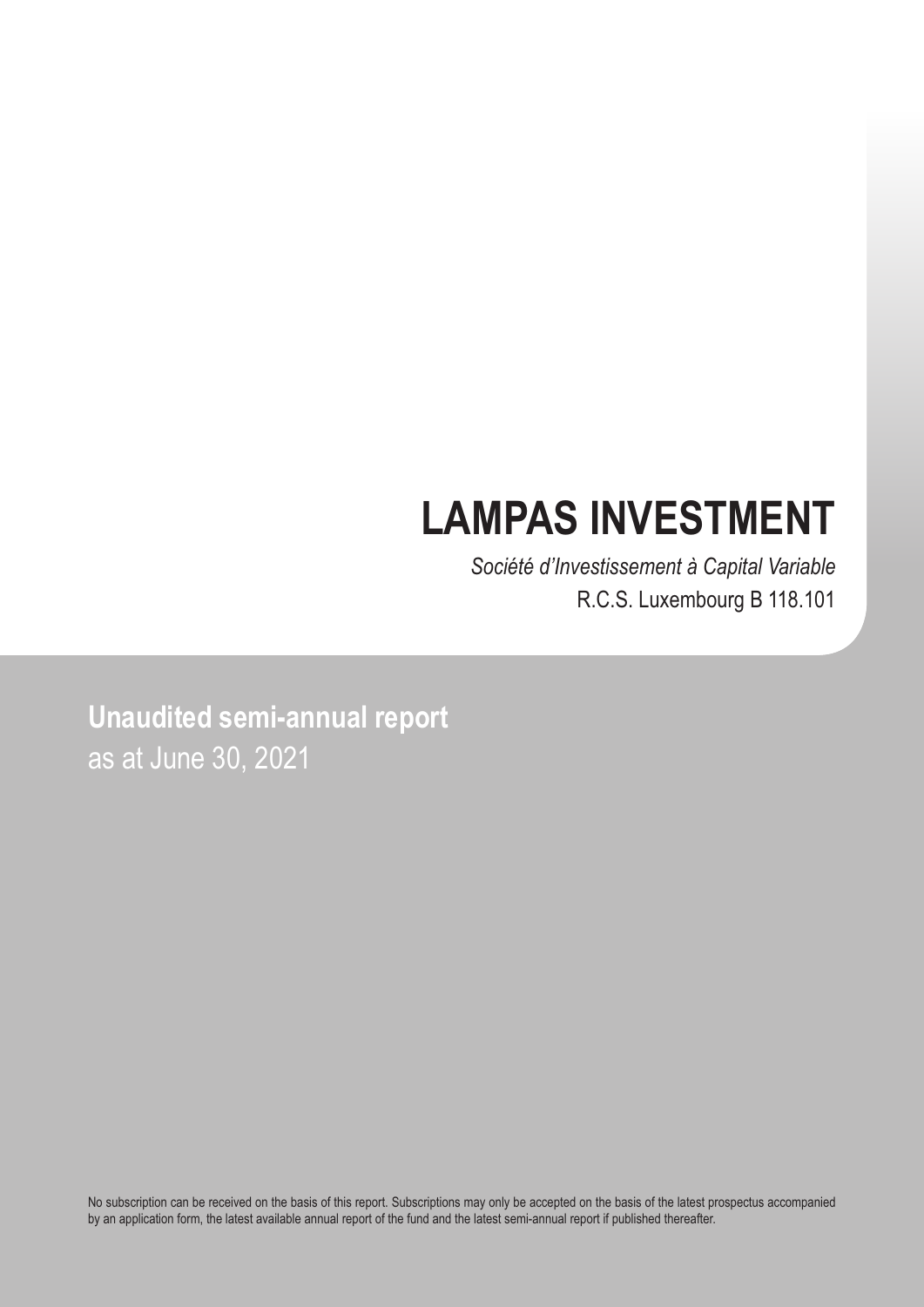# **Table of contents**

| Management and Administration                           | 1              |
|---------------------------------------------------------|----------------|
| General information on the Company                      | 2              |
| Information to the Shareholders                         | 3              |
| <b>Statement of Net Assets</b>                          | $\overline{4}$ |
| Statistical information                                 | 5              |
| <b>LAMPAS INVESTMENT - CAMPINA FUND</b>                 |                |
| Schedule of Investments                                 | 6              |
| Economic and Geographical Classification of Investments | 7              |
| Notes to the financial statements                       | 8              |
| <b>SFT Regulation</b>                                   | 11             |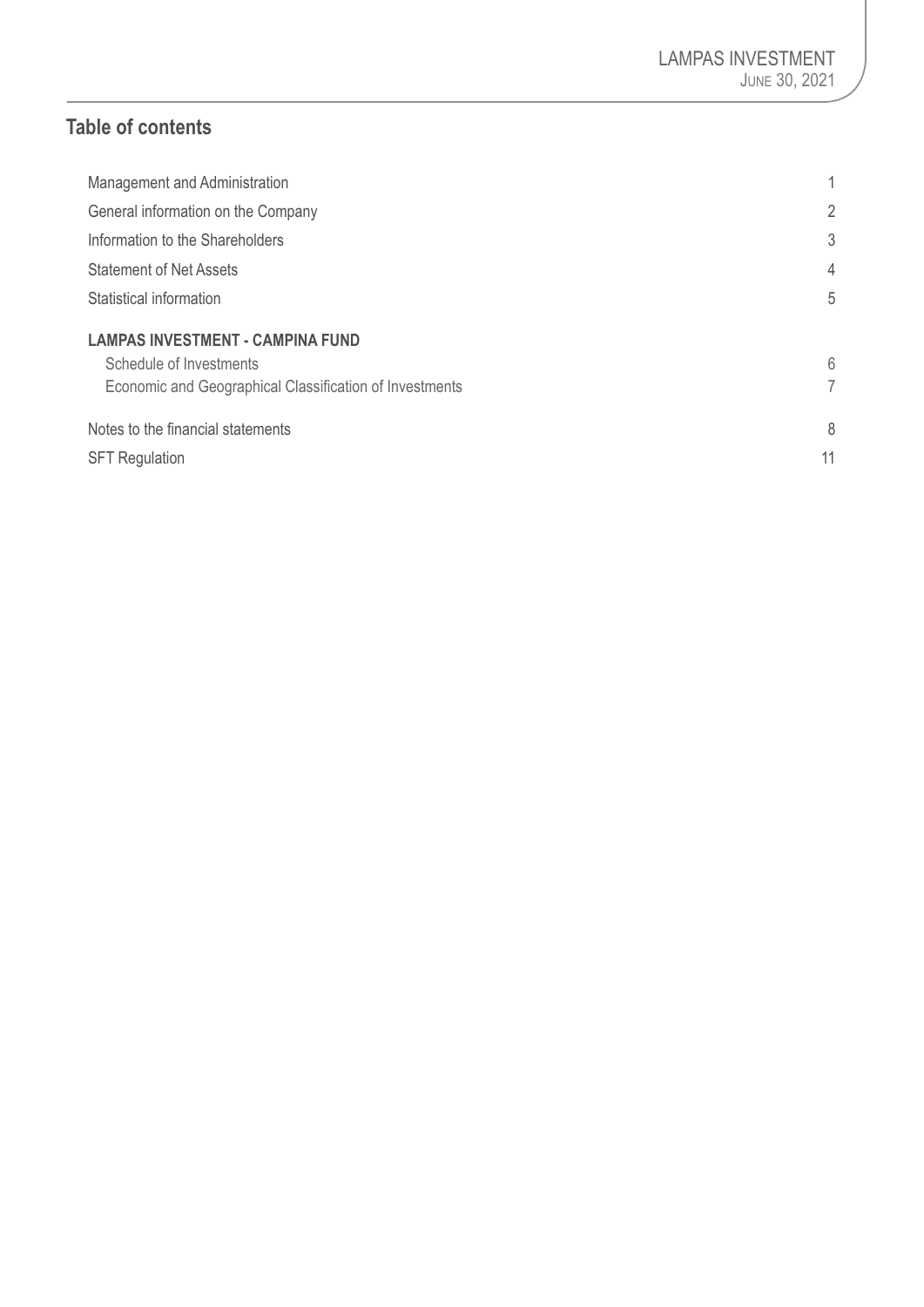## <span id="page-2-0"></span>**Management and Administration**

## **Board of Directors**

**Chairman:** Carlos-Tomas VALENZUELA Head of Financial Engineering & Product Development Lyxor International Asset Management S.A.S. Tour Société Générale, 17, cours Valmy,

France

## **Directors:**

Erik VAN OTTERDIJK Managing Director Actifina N.V. Hans Memlingdreef 35, B-3920 Lommel Belgium

F-92987 Paris-La Défense

Martin RAUSCH Lyxor Funds Solution S.A. 22, boulevard Royal, L-2449 Luxembourg Luxembourg

## **Registered Office**

28-32, Place de la gare, L-1616 Luxembourg Luxembourg

### **Alternative Investment Fund Manager (AIFM)**

Lyxor International Asset Management S.A.S. Tour Société Générale, 17, cours Valmy, F-92987 Paris-La Défense France

### **Investment Adviser**

**(for Lampas Investment - Campina Fund)**

Actifina N.V. Hans Memlingdreef 35, B-3920 Lommel Belgium

### **Custodian**

Société Générale Luxembourg 11, avenue Emile Reuter, L-2420 Luxembourg Luxembourg

#### **Administrative, Corporate and Domiciliary Agent**

Société Générale Luxembourg (operational center) 28-32, Place de la gare, L-1616 Luxembourg Luxembourg

#### **Registrar and Transfer Agent**

Société Générale Luxembourg (operational center) 28-32, Place de la gare, L-1616 Luxembourg Luxembourg

#### **Independent Auditor**

Ernst & Young S.A. 35E, avenue John F. Kennedy, L-1855 Luxembourg Luxembourg

## **Legal Advisor**

Arendt & Medernach S.A. 41A, avenue John F. Kennedy, L-2082 Luxembourg Luxembourg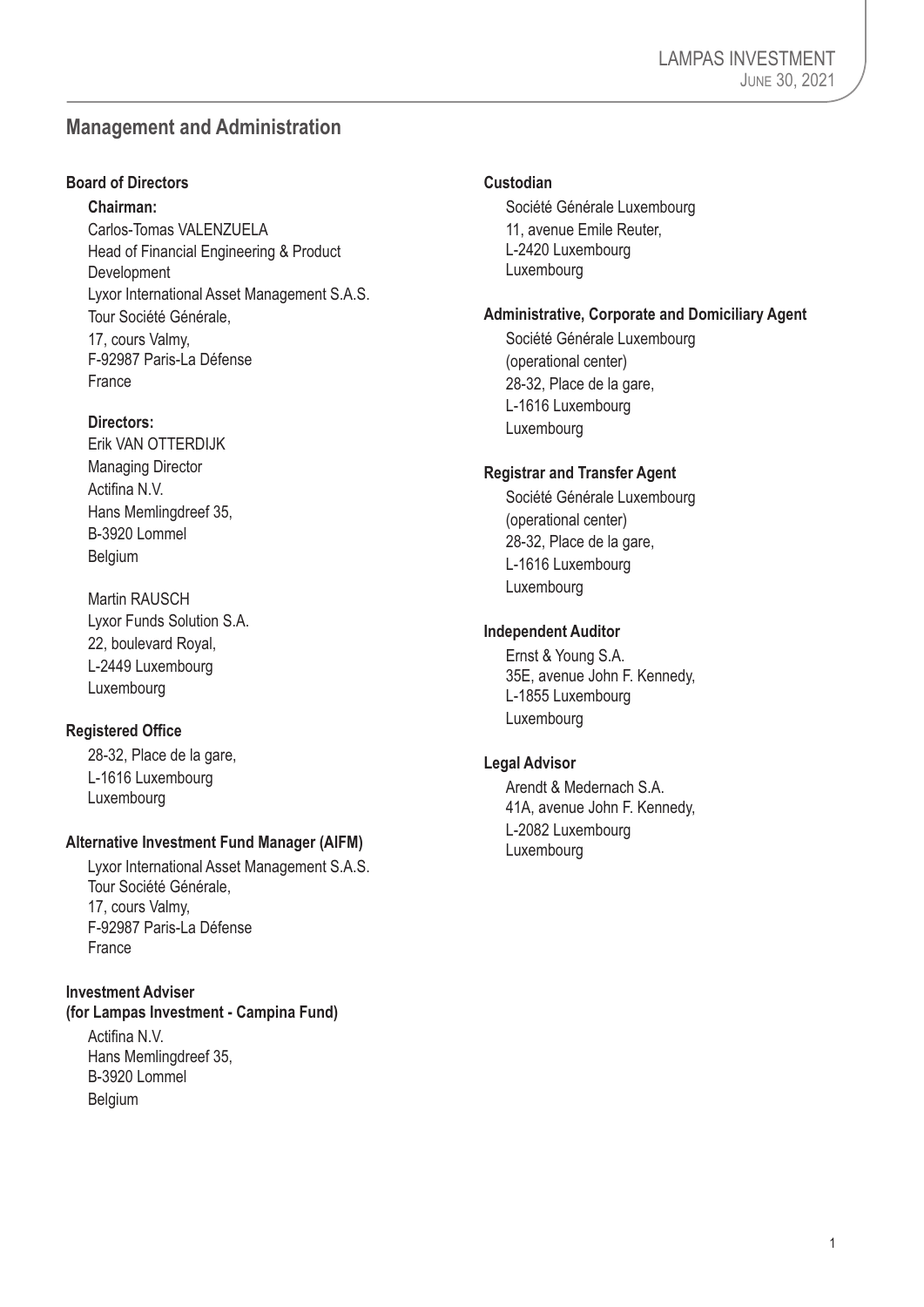## <span id="page-3-0"></span>**General information on the Company**

LAMPAS INVESTMENT (the "Company") has been incorporated on August 1, 2006 under Luxembourg laws as a *Société d'Investissement à Capital Variable* ("SICAV") for an unlimited period of time. The Company is organised as an umbrella open-ended SICAV, a company with limited liability. The Company is governed by the provisions of Part II of the Luxembourg law of December 17, 2010 relating to undertakings for collective investment, as amended.

The Articles of Incorporation have been deposited with the Register of Commerce and Companies of Luxembourg and have been published in the Mémorial C, *Recueil des Sociétés et Associations* (the "Mémorial") on August 18, 2006. The Company is registered with the Register of Commerce and Companies of Luxembourg under the number B 118.101.

The Company is managed by an Alternative Investment Fund Manager (the "AIFM") established in France and authorised by the French regulator, the Autorité des Marchés Financiers as from July 22, 2014 pursuant to the Ordonnance n°2013- 676 dated as of July 25, 2013.

As of June 30, 2021, the following Sub-Fund is available:

• LAMPAS INVESTMENT - CAMPINA FUND

The investment objective of LAMPAS INVESTMENT - CAMPINA FUND is to achieve a combination of medium-term preservation with an absolute return through the active management of a portfolio including capital protected financial instruments.

The Sub-Fund invests in various financial products like notes, certificates or warrants on securities issued by Société Générale or any of its affiliates or by any other first class financial institutions with a minimum credit rating of AA - (Standard and Poor's) or Aa3 (Moody's). Most of the securities in which the Sub-Fund invests offer a guarantee or a protection of capital.

As at June 30, 2021, the following classes of shares are issued:

- Class A (EUR), offered to all types of investors (Institutional and non-Institutional);
- Class B (EUR), offered to all types of investors (Institutional and non-Institutional) and distributing dividends;
- Class C (EUR) offered to Institutional investors,
- Class D (EUR), offered to Institutional investors and distributing dividends.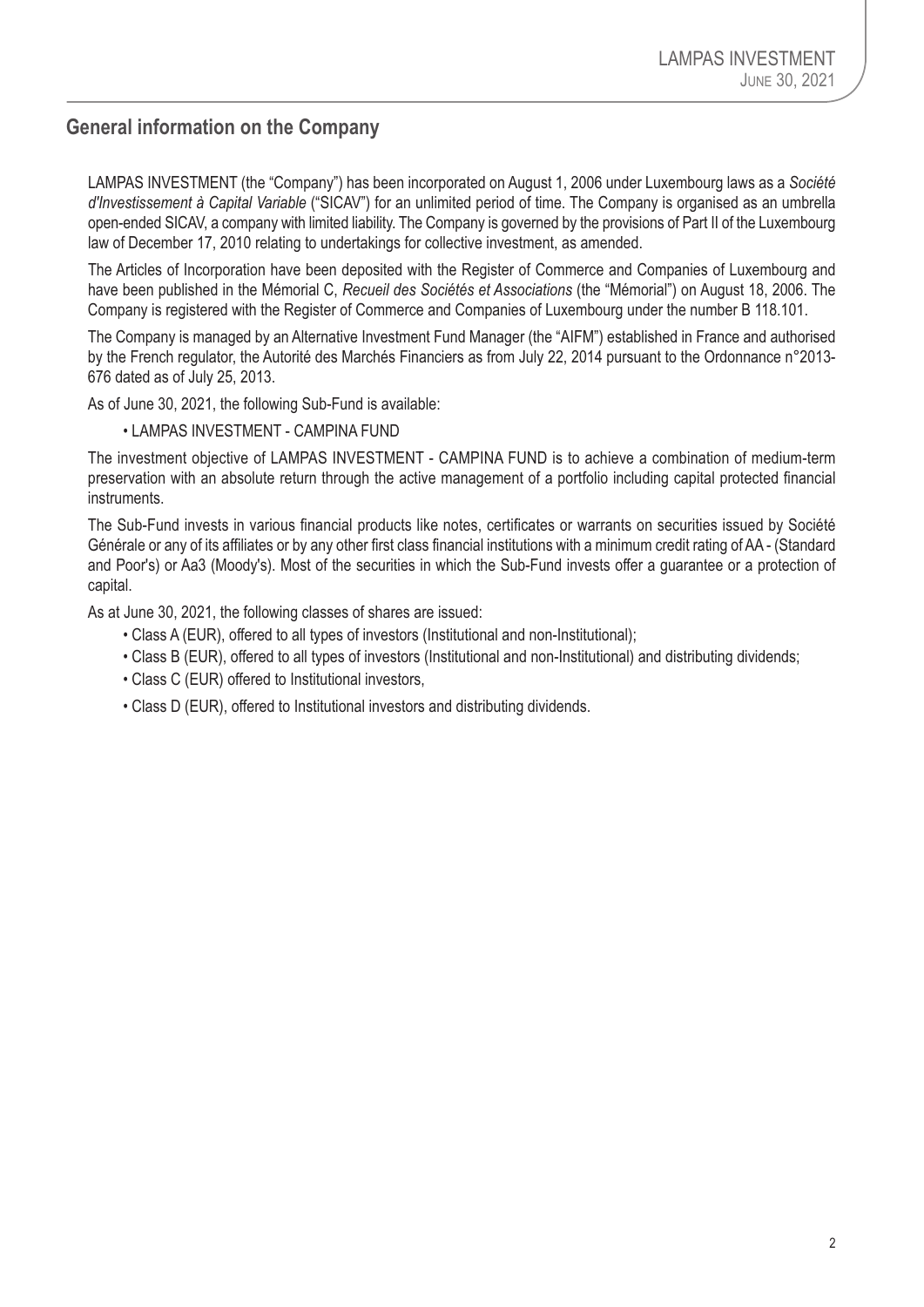## <span id="page-4-0"></span>**Information to the Shareholders**

The Annual General Meeting of the Shareholders is held at the registered office of the Company in Luxembourg each year on the last Friday of April at 11 a.m. (Luxembourg time) or, if such day is not a business day in Luxembourg, on the next business day.

The financial year of the Company ends on December 31, each year. Copies of the annual report, audited financial statements and unaudited semi-annual reports of the Company in respect of each financial year are available upon request and copies are free of charge from the registered office of the Company.

The list of changes in the portfolio for the period ended June 30, 2021, is also available.

The material contracts referred in the prospectus are available for inspection during normal business hours at the registered office of the Company.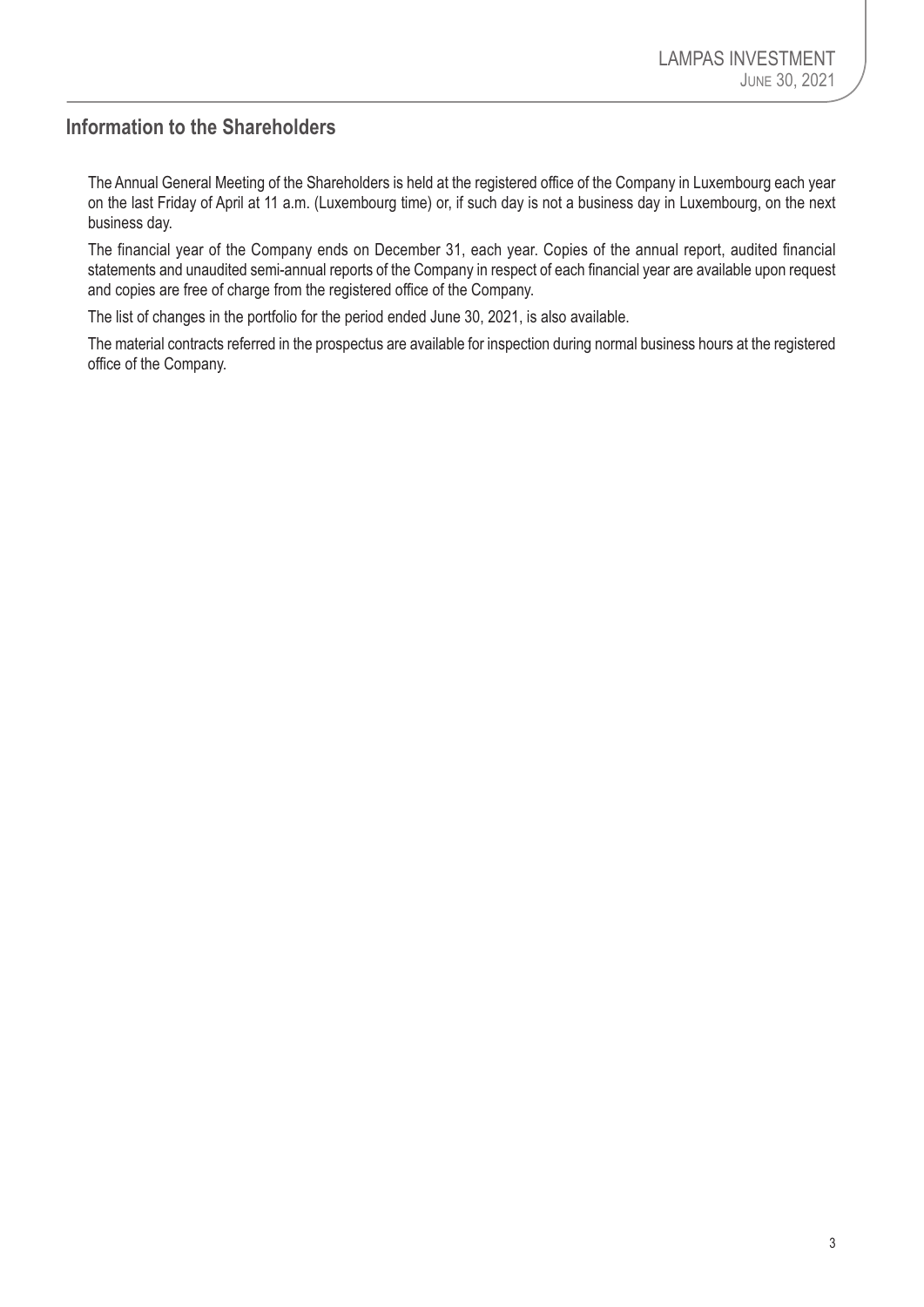# <span id="page-5-0"></span>**Statement of Net Assets**

(expressed in the Sub-Fund's currency)

|                                                   |                | I AMPAS<br><b>INVESTMENT -</b><br><b>CAMPINA FUND</b> |
|---------------------------------------------------|----------------|-------------------------------------------------------|
|                                                   | <b>Notes</b>   | <b>EUR</b>                                            |
| <b>ASSETS</b>                                     |                |                                                       |
| Securities portfolio at cost                      |                | 18 607 230                                            |
| Unrealised profit/ (loss) on Securities portfolio |                | (395445)                                              |
| Securities portfolio at market value              | 1.2            | 18 211 785                                            |
| Cash at bank                                      |                | 155 817                                               |
|                                                   |                | 18 367 602                                            |
| <b>LIABILITIES</b>                                |                |                                                       |
| <b>Bank Overdraft</b>                             |                | 563                                                   |
| Investment management fees payable                | $\overline{2}$ | 8571                                                  |
| Investment advisory fees payable                  | 2              | 20834                                                 |
| Custodian and Sub-Custodian fees payable          | 4              | 3433                                                  |
| Taxe d'abonnement payable                         | 5              | 800                                                   |
| Administration fees payable                       | 4              | 12 250                                                |
| Registrar and Transfer agent fees payable         | 4              | 3 3 7 7                                               |
| Professional fees payable                         | 6              | 21 944                                                |
| Interest and bank charges payable                 |                | 321                                                   |
| Other liabilities                                 |                | 90                                                    |
|                                                   |                | 72 183                                                |
| <b>TOTAL NET ASSETS</b>                           |                | 18 295 419                                            |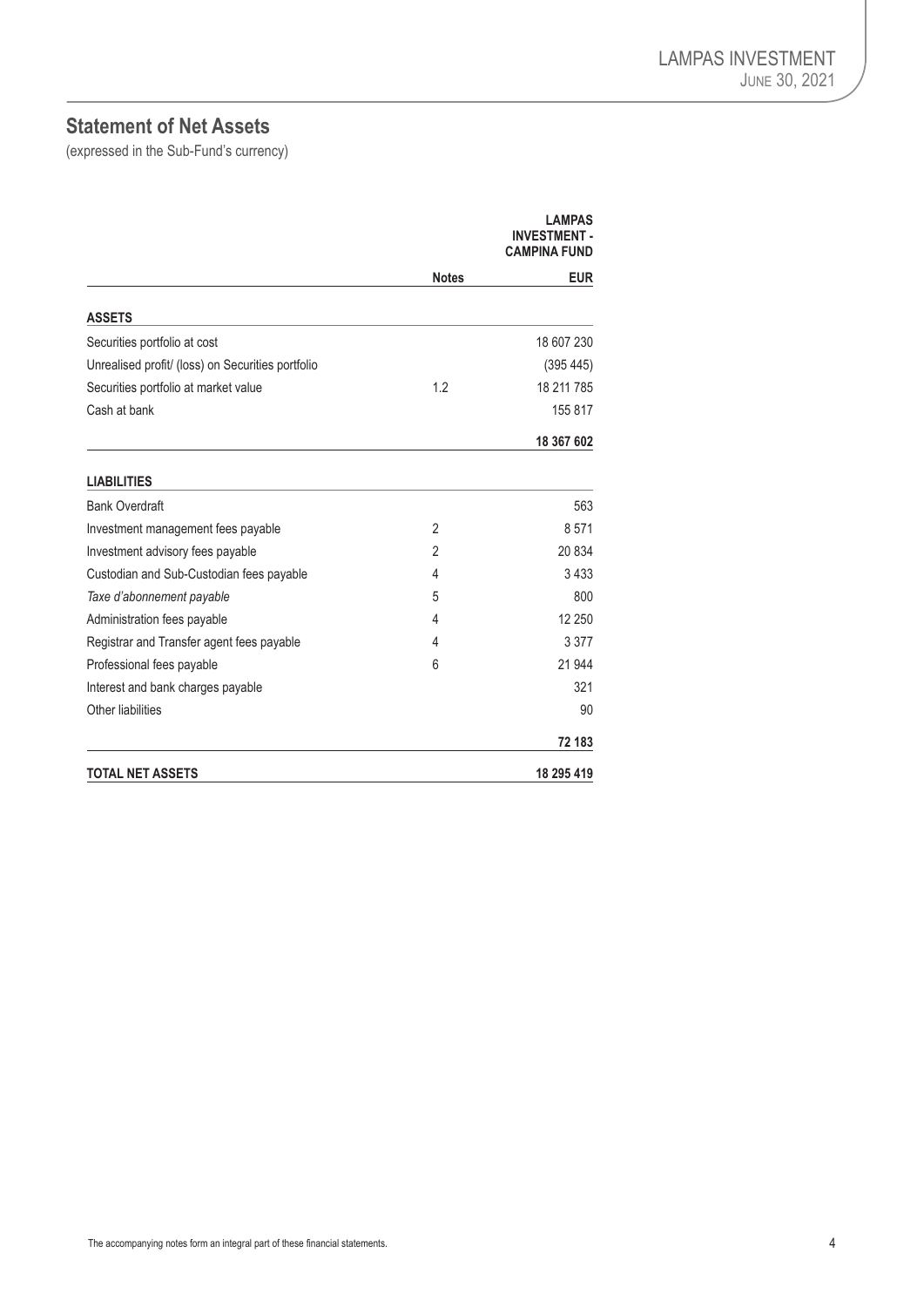# <span id="page-6-0"></span>**Statistical information**

## **LAMPAS INVESTMENT - CAMPINA FUND**

|                           | Currency   | 30/06/21    | 31/12/20    | 31/12/19    |
|---------------------------|------------|-------------|-------------|-------------|
| <b>Class A</b>            |            |             |             |             |
| Number of shares          |            | 10 907.368  | 10 907.368  | 10 907.368  |
| Net asset value per share | <b>EUR</b> | 112.99908   | 100.73056   | 107.37156   |
| <b>Class B</b>            |            |             |             |             |
| Number of shares          |            | 20 249.149  | 20 249.149  | 14 316,607  |
| Net asset value per share | <b>EUR</b> | 107.88312   | 96.17005    | 102.51437   |
| <b>Class C</b>            |            |             |             |             |
| Number of shares          |            | 2 500,000   | 2 500,000   | 2 500,000   |
| Net asset value per share | <b>EUR</b> | 109.01506   | 96.84665    | 102.52064   |
| <b>Class D</b>            |            |             |             |             |
| Number of shares          |            | 146 872.892 | 146 872.892 | 146 872.892 |
| Net asset value per share | <b>EUR</b> | 99.44528    | 88.34506    | 93.52072    |
| <b>Total Net Assets</b>   | <b>EUR</b> | 18 295 419  | 16 263 679  | 16 630 760  |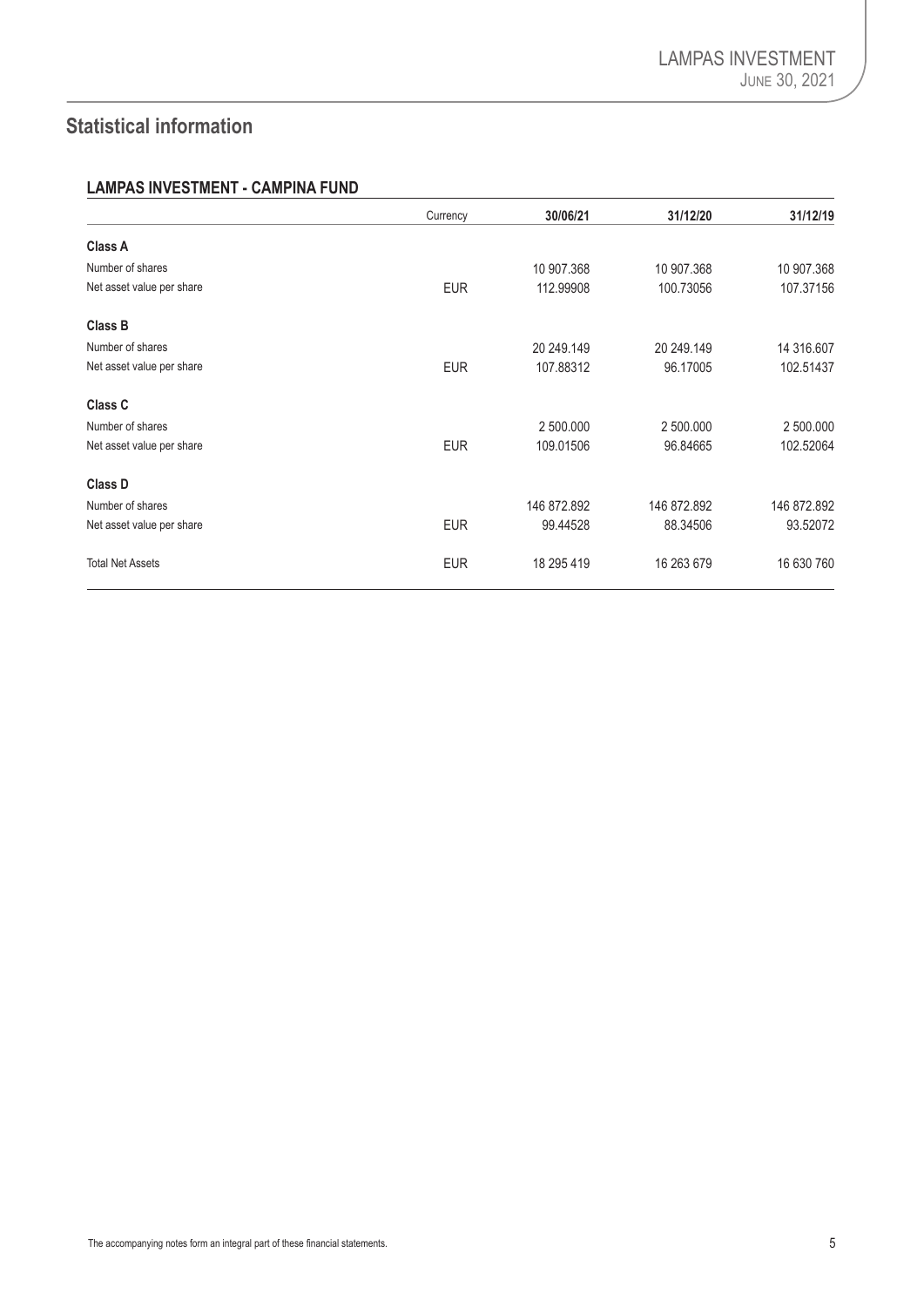# <span id="page-7-0"></span>**LAMPAS INVESTMENT - CAMPINA FUND**

# Schedule of Investments

| Nominal<br>value/<br>Quantity  | <b>Description</b>                                               | Quotation<br>Currency | Cost<br><b>EUR</b> | <b>Market value</b><br><b>EUR</b> | $%$ of<br>net assets |
|--------------------------------|------------------------------------------------------------------|-----------------------|--------------------|-----------------------------------|----------------------|
| Other transferables securities |                                                                  |                       |                    |                                   |                      |
|                                | <b>Structured Products</b>                                       |                       |                    |                                   |                      |
| 5 0 0 0                        | SG ISSUER 0% 01/06/2026                                          | <b>EUR</b>            | 1 198 000          | 1 257 500                         | 6.87                 |
| 7 0 0 0                        | SG ISSUER 0% 03/03/2025                                          | <b>EUR</b>            | 2 039 800          | 2 155 300                         | 11.79                |
| 750 000                        | SOCIÉTÉ GÉNÉRALE ISSUER 0% 14/04/2026                            | <b>EUR</b>            | 750 000            | 893 475                           | 4.88                 |
| 10 000                         | SG ISSUER SA / CLIQUET 2-10 FINVEX ETHICAL - 06/01/2025          | <b>EUR</b>            | 2 740 000          | 2 545 000                         | 13.91                |
|                                | <b>Total Structured Products</b>                                 |                       | 6727800            | 6851275                           | 37.45                |
|                                | <b>Warrants</b>                                                  |                       |                    |                                   |                      |
| 7 500                          | SG ISSUER WARRANT ON VECTOR SICAV 30/08/2025                     | <b>EUR</b>            | 2 390 750          | 2 541 750                         | 13.89                |
| 10 000                         | SG ISSUER SA / SOCIÉTÉ GÉNÉRALE ISSUER WARRANT - 01/12/2025      | <b>EUR</b>            | 2 403 000          | 2 554 000                         | 13.96                |
| 10 000                         | SG ISSUER SA / SOCIÉTÉ GÉNÉRALE ISSUER WARRANT - 04/05/2026      | <b>EUR</b>            | 2 460 000          | 2 470 000                         | 13.50                |
| 9 3 0 0                        | SG ISSUER SA / SOCIÉTÉ GÉNÉRALE ISSUER WARRANT - 27/06/2024      | <b>EUR</b>            | 1763280            | 1936 260                          | 10.58                |
| 30 000                         | SG ISSUER SA / SOCIÉTÉ GÉNÉRALE ISSUER WARRANT - 28/07/2025      | <b>EUR</b>            | 1685400            | 756 000                           | 4.13                 |
| 5 0 0 0                        | SG ISSUER SA / SOCIÉTÉ GÉNÉRALE WARRANT FINEX 30 PR - 31/08/2026 | <b>EUR</b>            | 1 177 000          | 1 102 500                         | 6.03                 |
|                                | <b>Total Warrants</b>                                            |                       | 11 879 430         | 11 360 510                        | 62.09                |
|                                | <b>Total Other transferables securities</b>                      |                       | 18 607 230         | 18 211 785                        | 99.54                |
| <b>Total Investments</b>       |                                                                  |                       | 18 607 230         | 18 211 785                        | 99.54                |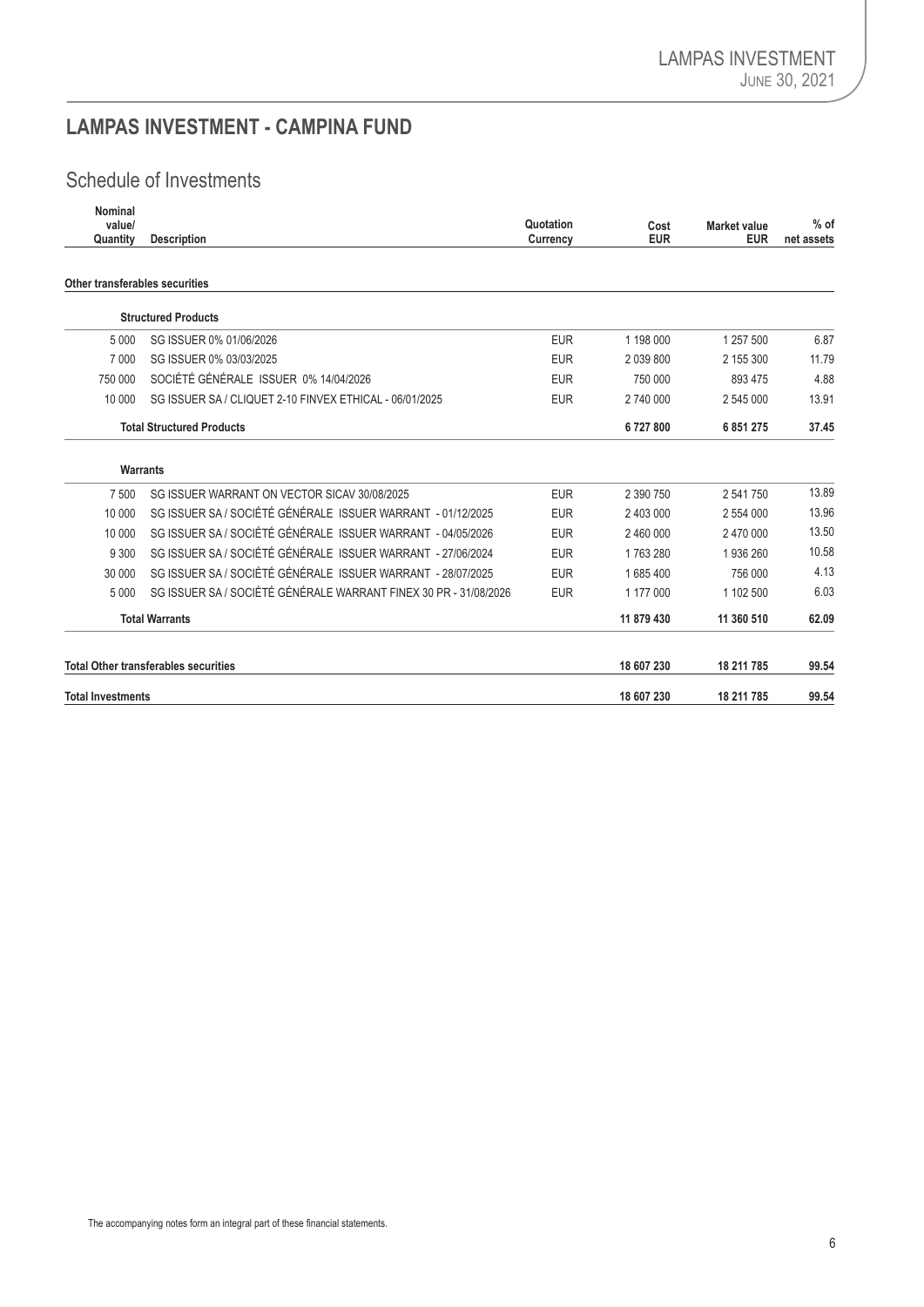# <span id="page-8-0"></span>**LAMPAS INVESTMENT - CAMPINA FUND**

Economic and Geographical Classification of Investments

| <b>Economic classification</b>            | $\%$  | <b>Geographical classification</b> | $\frac{0}{0}$ |
|-------------------------------------------|-------|------------------------------------|---------------|
| Investment Banking and Brokerage Services | 99.54 | Luxembourg                         | 99.54         |
|                                           | 99.54 |                                    | 99.54         |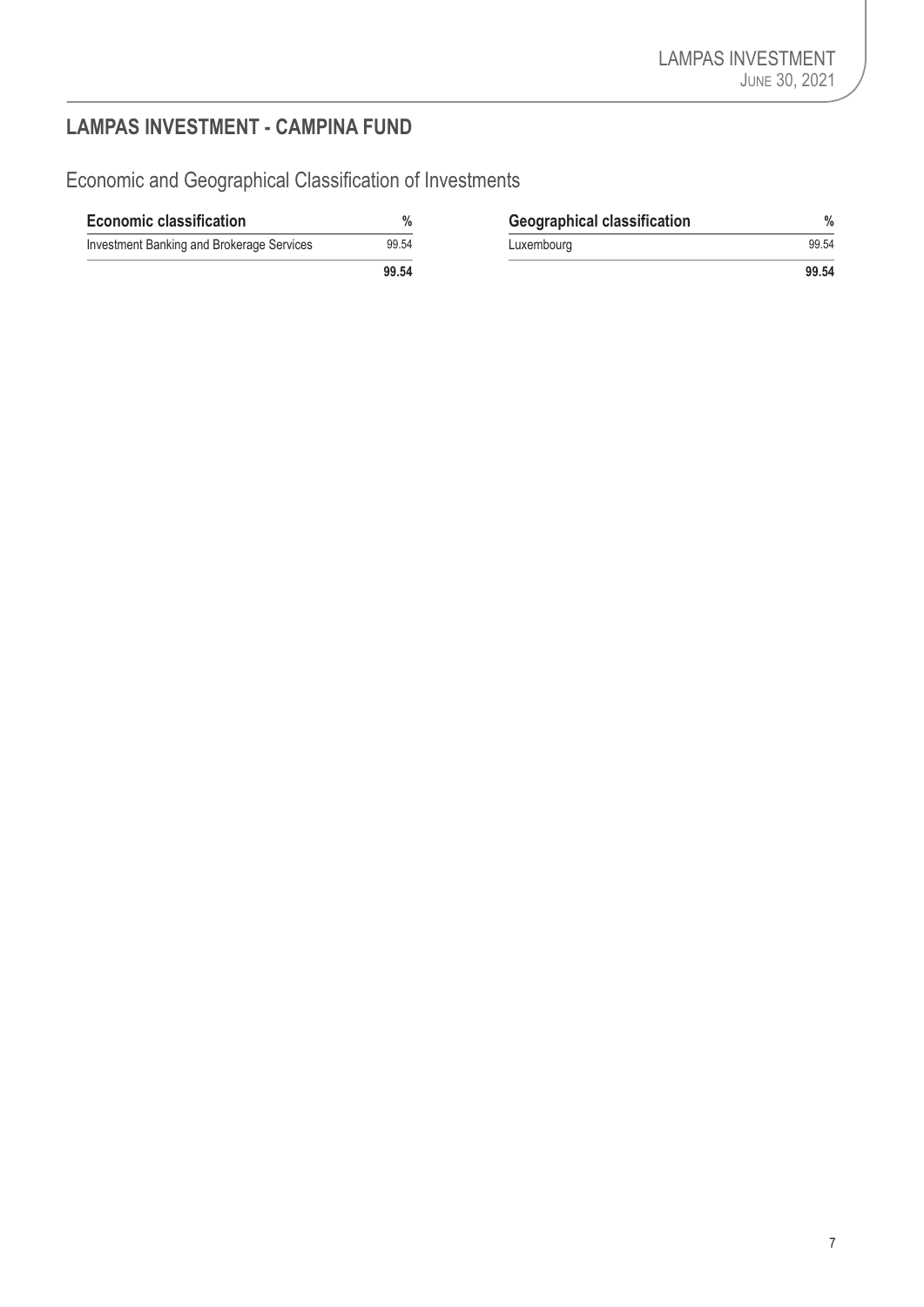## <span id="page-9-0"></span>**Notes to the financial statements**

## **1 - Principal accounting policies**

## **1.1 Presentation of financial statements**

The financial statements are prepared and presented in accordance with Luxembourg regulations relating to undertakings for collective investment.

## **1.2 Valuation of investments**

1.2.1 The value of any securities (including shares or units in closed-ended investment funds), money market instruments and derivative instruments are determined on the basis of the last available price on the stock exchange or any other regulated market on which these securities, money market instruments or derivative instruments are traded or admitted for trading unless otherwise mentioned in the prospectus. Where such securities, money market instruments or derivative instruments are quoted or dealt in on more than one stock exchange or any other regulated market, the Directors shall make regulations for the order of priority in which stock exchanges or other regulated markets shall be used for the provision of prices of securities, money market instruments or derivative instruments.

1.2.2 If a security, money market instrument or derivative instrument is not traded or admitted to any official stock exchange or any regulated market, or in the case of securities, money market instruments and derivative instruments so traded or admitted, the last available price of which does not reflect their true value, the Directors are required to proceed on the basis of their expected sale price, which shall be valued with prudence and in good faith.

## **1.3 Net realised gain or loss on sale of securities**

The realised gain or loss on the sales of securities are calculated on an average cost basis.

## **1.4 Foreign exchange translation**

The accounts are maintained in Euro ("EUR") and the financial statements are expressed in that currency.

The acquisition cost of securities expressed in a currency other than the EUR is translated into EUR at the exchange rates prevailing on the date of purchase.

Income and expenses expressed in other currencies than the EUR are converted into that currency at the exchange rates prevailing on the transaction date.

Assets and liabilities expressed in other currencies than the EUR are converted at the exchange rates prevailing on the closing date.

### **1.5 Evaluation of option contracts**

The liquidating value of option contracts traded on stock exchanges or on other organised markets is based upon the last available settlement prices of these contracts on stock exchanges and organised markets on which the particular options contracts are traded by the Company; provided that if an option contract could not be liquidated on the day with respect to which net assets are being determined, the basis for determining the liquidating value of such contract is such value as the Board of Directors may deem fair and reasonable.

Option contracts not traded on stock exchanges or on other organised markets are valued at fair value as determined in good faith pursuant to procedures established by the Board of Directors.

## **1.6 Dividend and interest income**

Dividends are credited to income on the date upon which the relevant securities are first listed as "ex-dividend". Interest income is accrued on a daily basis.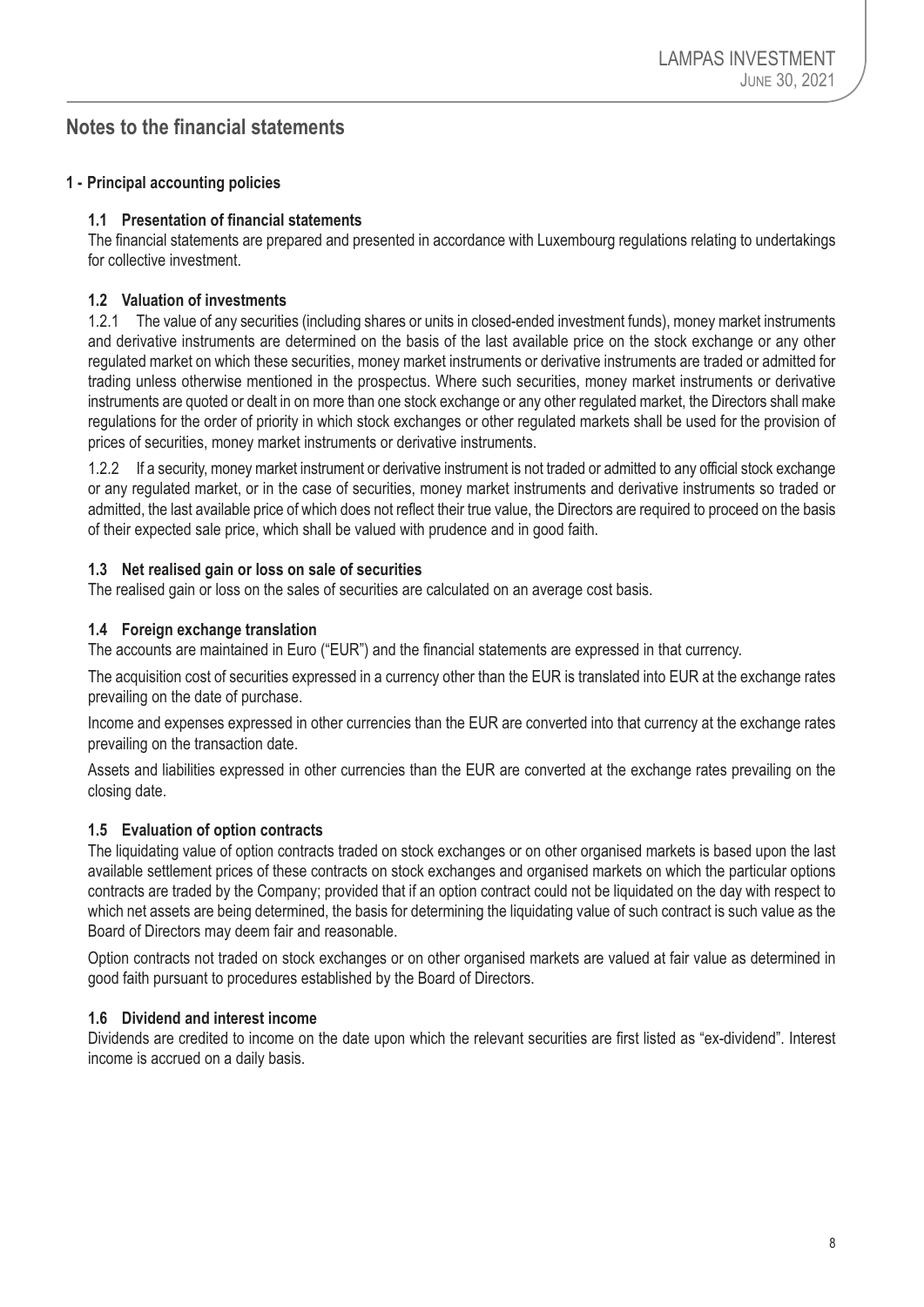## **Notes to the financial statements** (continued)

## **2 - Alternative Investment Fund Manager and Investment Advisor fees**

The Company appointed Lyxor Asset Management S.A.S. as Alternative Investment Fund Manager (AIFM) of the Company pursuant to the terms and conditions of a Fund Management Agreement entered into by the Company and Lyxor Asset Management S.A.S. and effective as of May 7, 2014.

Pursuant to a Novation Agreement dated November 27, 2015, Lyxor International Asset Management S.A.S. has been appointed as AIFM of the Company in replacement of Lyxor Asset Management S.A.S. with effect as from November 30, 2015.

For LAMPAS INVESTMENT - CAMPINA FUND, the AIFM received:

- a fixed fee of up to EUR 50,000 per annum,
- plus a management fees (including any advisory fees to be paid by Lyxor International Asset Management S.A.S.) of:
	- for Classes of shares A and B: 1% per annum calculated on the Net Asset Value of the relevant Class on the relevant Valuation Day.
	- for Classes of shares C and D: 0.35% per annum calculated on the Net Asset Value of the relevant Class on the relevant Valuation Day.

Pursuant to an agreement dated July 6, 2007, as amended, Actifina N.V. has been appointed as Investment Adviser for LAMPAS INVESTMENT - CAMPINA FUND.

The Investment Adviser receives from the AIFM monthly advisory fees of 1% per annum for Share Class A and Share Class B, and 0.35% per annum for Share Class C and Share Class D, calculated on the Net Asset Value of the relevant Share Class on the relevant Valuation Day.

These fees are accrued monthly and payable quarterly in arrears.

## **3 - Performance fee**

The Investment Adviser shall receive out of the assets of each Class a Performance Fee related to the relevant Class calculated in accordance with the principles of the high watermark mechanism and equal to the Performance Rate multiplied by the Class Net New Profits.

The Performance Fee is calculated and accrued on each Valuation Day for the Class and payable in EUR at the end of each Class Incentive Period.

For LAMPAS INVESTMENT - CAMPINA FUND, the Performance Rate means 10% for Share Class A and Share Class B, and 0% for Share Class C and Share Class D.

"Class Net New Profits" means, for any Class Incentive Period, the cumulative net realised and unrealised profits (losses) appreciation of the net asset value of the relevant Class, less all fees and expenses payable in connection with such Class for the applicable Class Incentive Period (but not reduced by the Performance Fee payable in respect of the Class to the Investment Adviser), minus the applicable Class Loss Carry forward (as described below).

"Class Incentive Period" means each three month period ending on the Valuation Day of March, June, September and December, except for the first Class Incentive Period which starts on the launch date of the Class and ends on the following Reference Day.

"Class Loss Carry forward" means, in respect of a Class Incentive Period, net realised and unrealised losses applied to the Net Asset Value of a Class since the end of the last Class Incentive Period for which a Performance Fee was payable in respect of the Class, and that have not been offset by Class Net New Profits in the current Class Incentive Period.

### **4 - Custodian, Administrative, Registrar Agent, Redemption and other fees**

The fees payable to the Custodian, Administrative Agent and Registrar and Transfer Agent are paid directly out of the assets of the Company. Such fees are in accordance with usual practice in Luxembourg.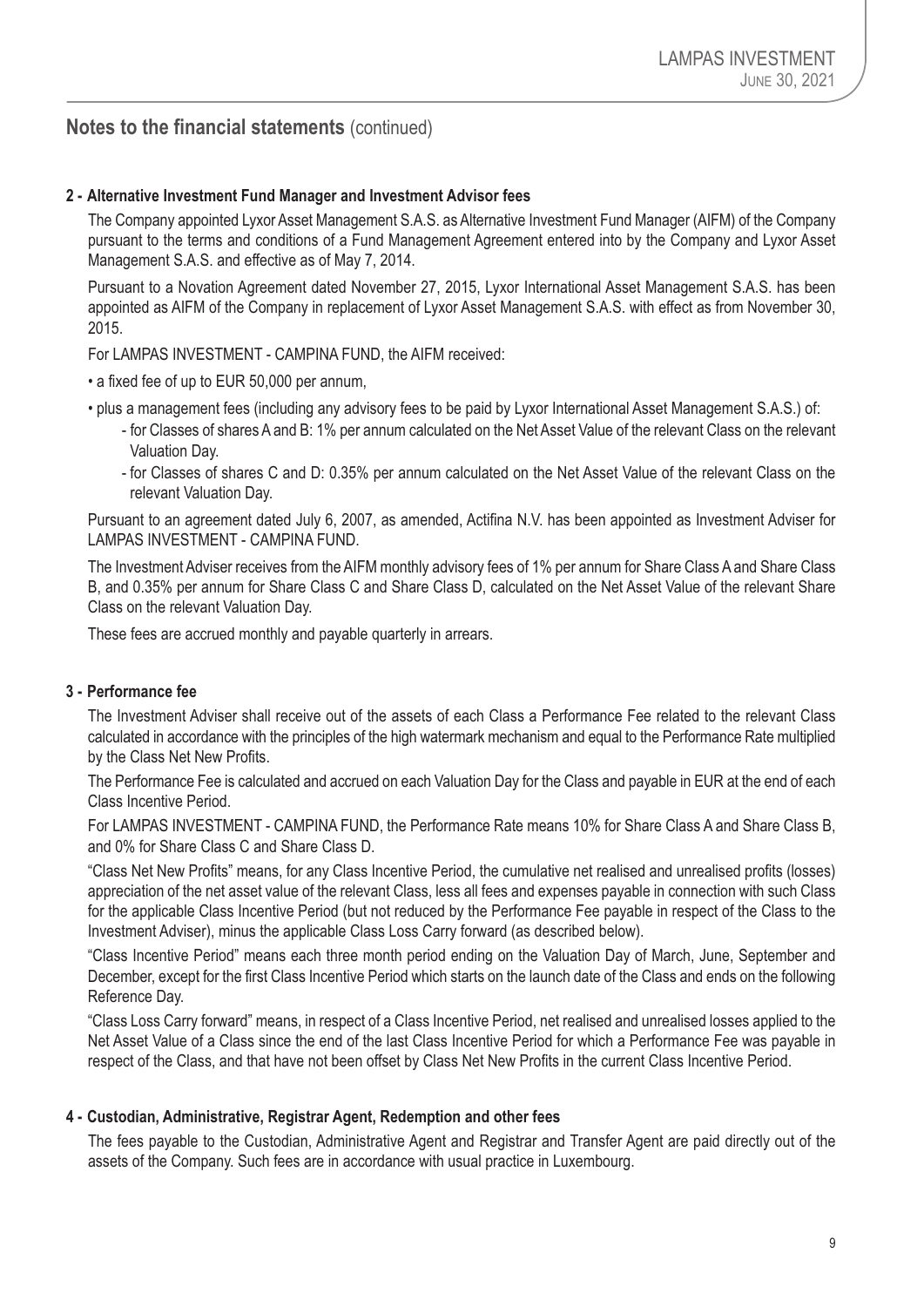## **Notes to the financial statements** (continued)

## **5 - Taxation**

The Company is not subject to any taxes in Luxembourg on income or capital gains.

The only tax to which the Company in Luxembourg is subject, is the *taxe d'abonnement* at a rate of up to 0.05% per annum based on the net asset value of the Sub-Fund at the end of the relevant quarter, calculated and paid quarterly. In respect of any Class of shares which comprises only institutional investors within the meaning of article 174 of the law of December 17, 2010, the tax is reduced to 0.01%. These net asset values will exclude the proportion of net assets of the respective Class of shares as of the last day of the relevant quarter represented by units or shares held in other Luxembourg undertakings for collective investment, to the extent that such units or shares have already been subject to the *taxe d'abonnement* provided for by the Law of December 17, 2010 on undertakings for collective investment, for which no *taxe d'abonnement* shall be levied.

Furthermore, the Company was liable to a once-and-for-all tax of EUR 1 250 that was paid upon incorporation.

Interest and dividend income received by the Company may be subject to non-recoverable withholding tax in the countries of origin. The Company may further be subject to tax on the realised or unrealised capital appreciation of its assets in the countries of origin.

## **6 - Professional fees**

The professional fees mainly include audit fees paid to Ernst & Young S.A., as independent auditor, legal fees paid to Arendt & Medernach as legal advisor, and the CSSF annual fee.

## **7 - COVID-19**

During the period, the world has experienced a global pandemic of Covid-19 affecting all continents without distinction. Managers have adapted their working organisation to this new environment to maintain an efficient operating, trading and investment process. The Board of Directors and the manager continue to monitor central banks measures on financial markets and governments' efforts to support global economies ahead of the re-opening. Short term, the Board of Directors and the manager will focus on how they will implement all necessary measures to favor the vaccination of their population and contain the spread of the virus and its variants.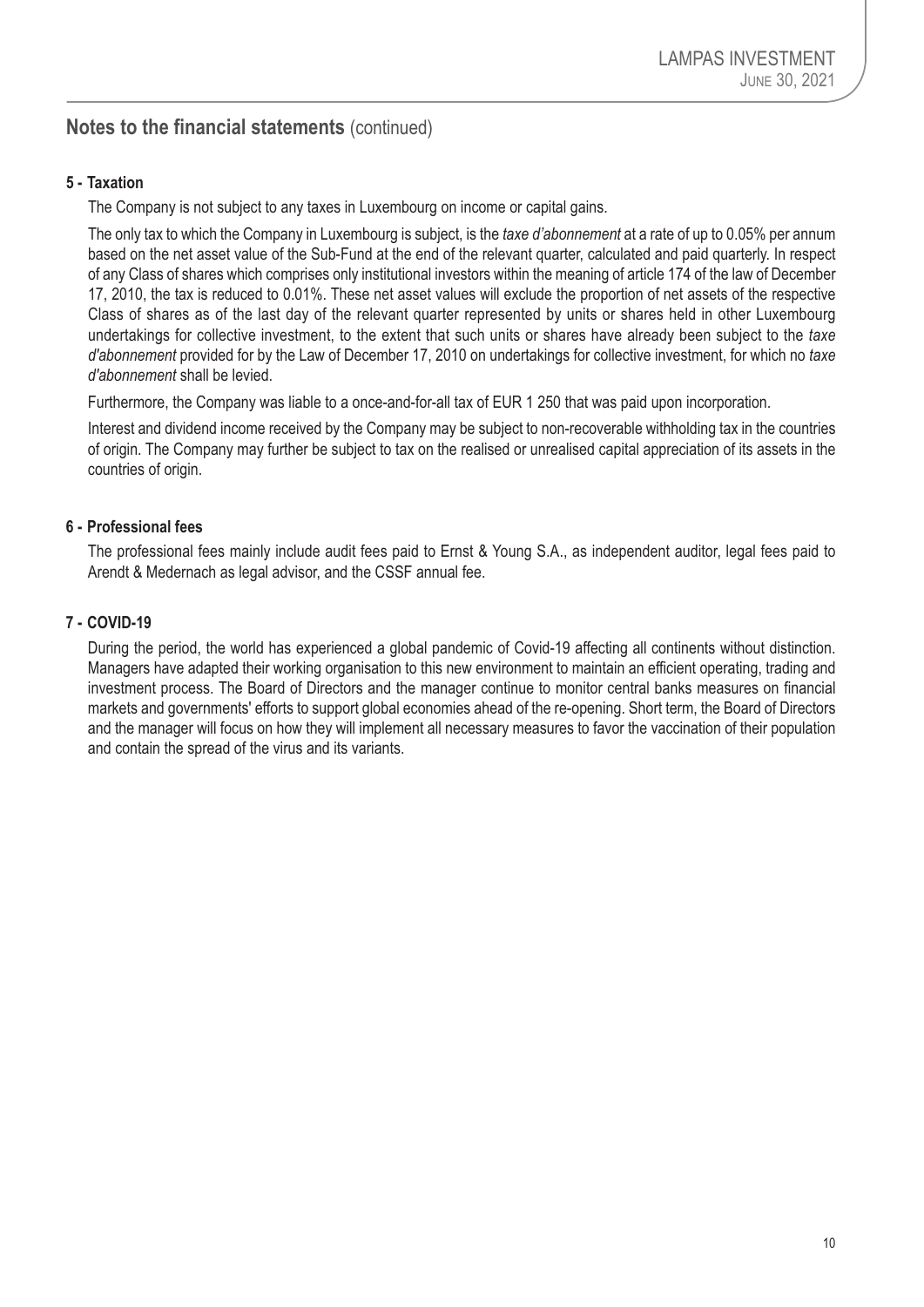# <span id="page-12-0"></span>**SFT Regulation**

## **SFT Regulation**

During the period ended June 30, 2021, the Fund did not engage in transactions which are the subject of EU Regulation No 2015/2365 on the transparency of securities financing transactions and of reuse. Accordingly, no global, concentration or transaction data, or information on the reuse or safekeeping of collateral is required to be reported.